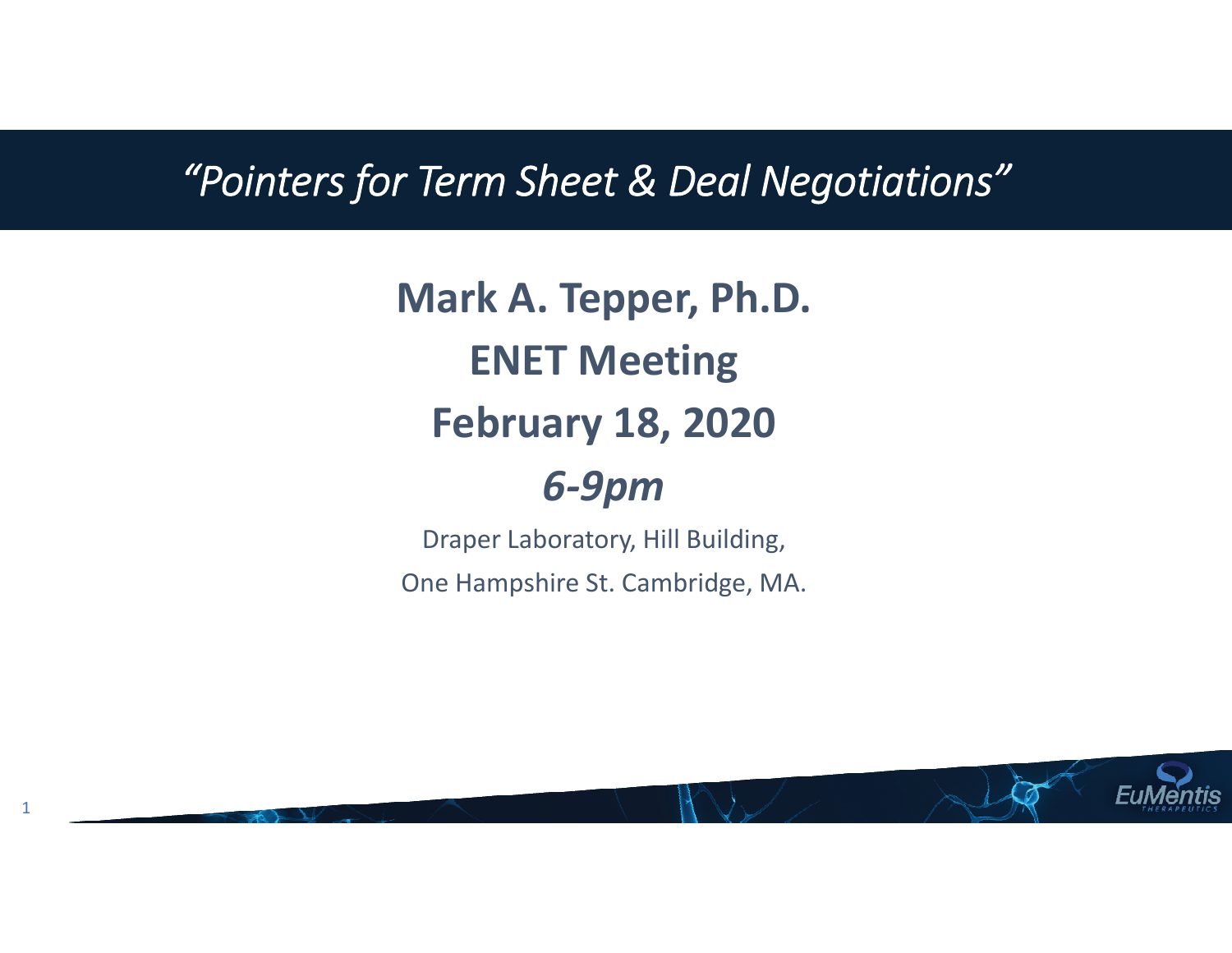## Management Team/Founders



#### **Mark Tepper, Ph.D.**

#### **President & Chief Executive Officer**

- •Ph.D. Columbia Univ, Biochemistry/Biophysics
- • Founder and C‐level management for Corbus Pharmaceuticals, Primatope Therapeutics, NKT Therapeutics, and RXi Pharma. IPO'd Corbus (2014) and Rxi (2007). Sold Primatope in trade sale (2019).
- • Previously held positions as: President & CSO, Corbus Pharmaceuticals, CEO, Multiple Life Science startups, VP USA Research & Operations, EMD Serono; Sr. Investigator, Bristol‐Myers Squibb



#### **James Larrick, M.D., Ph.D. Chief Scientific Officer**

- •M.D., Ph.D. Duke, Post‐doc Stanford; Board‐certified Internal Medicine.
- •Founder and C‐level management for Velocity Pharmaceutical Development, Panorama Research Inst., and Cetus/Chiron.
- Founder >12 biotech companies which led to 5 IPOs and multiple acquisitions: TargetQuest (acquired by Dyax, IPO 2000), Arana (IPO 2005, acquired by Teva), KaloBios (IPO 2013), InterMune (IPO 2000), PanGenetics (acquired by Tanox, IPO 2000, then Genentech), Adamas (IPO 2014), Planet Biotech, Igenex (sold 2015), and others.



## **Stuart Lipton, M.D., Ph.D.**

#### **Scripps Research Institute, La Jolla**

- •Harvard‐trained board‐certified neurologist‐ KOL
- •**•** Scientific Founder of EuMentis Therapeutics
- •Inventor of memantine (Namenda®, NamendaXR®, Namzaric®); FDA‐approved for Alzheimer's disease
- •Preclinical studies of EM‐036 in MEF2C haploinsufficiency, Rett syndrome, Tuberous Sclerosis, Alzheimer's disease
- •Has run advanced human clinical trials for dementia & presented to FDA regulators

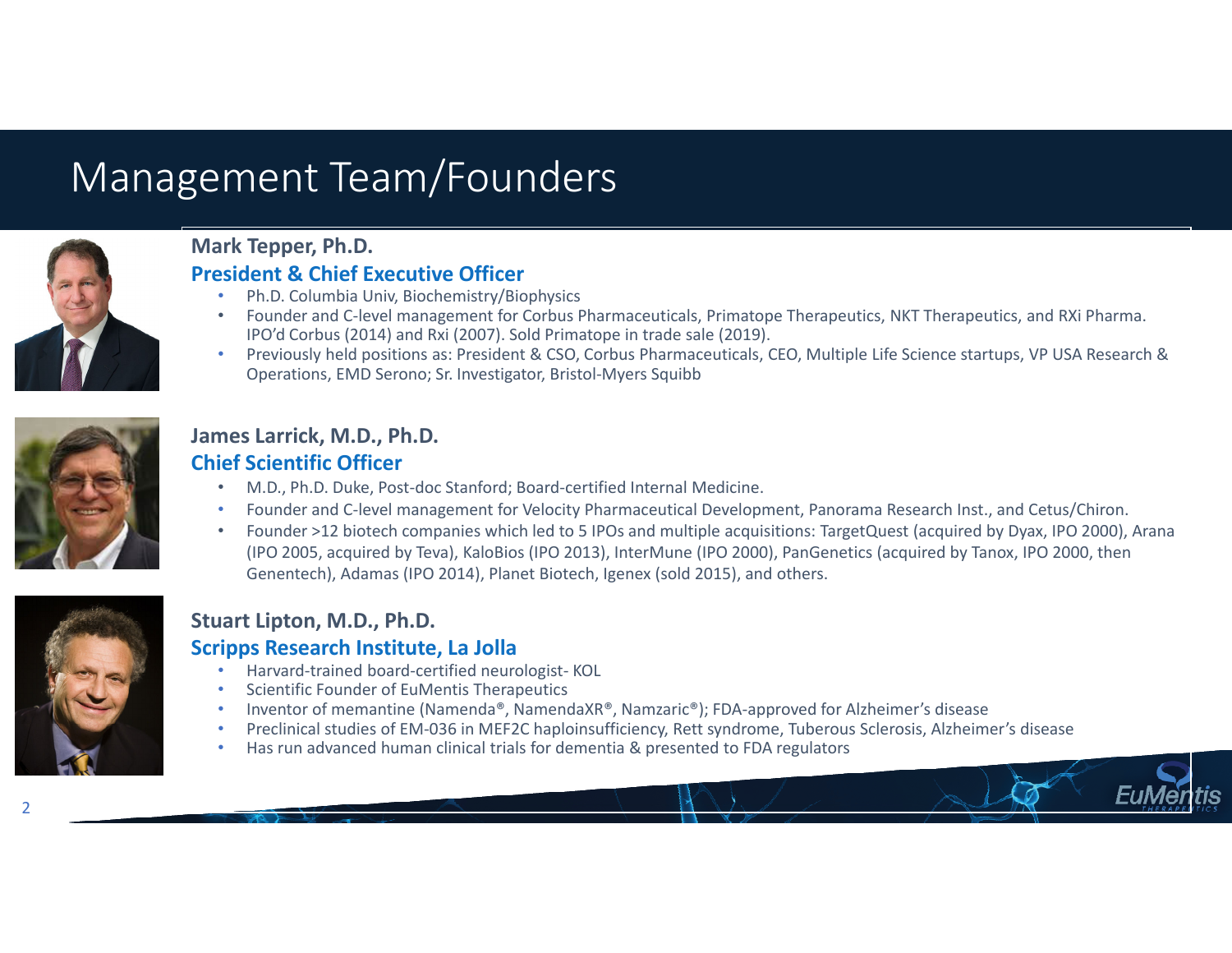## Eumentis Therapeutics Inc.

### **Developing Next Generation Therapy for the Treatment of High Value Neurodevelopmental and Neurodegenerative Diseases**

- Lead program: **EM‐036**, <sup>a</sup> novel nitro‐aminoadamantane *<sup>N</sup>*‐methyl‐D‐aspartate (NMDA) receptor antagonist in preclinical development (IND‐enablement) for the treatment of several CNS diseases
- $\bullet$  Data demonstrate EM‐036 nitrosylation of NMDAR results in **dramatic and significant efficacy improvement over memantine (Namenda®)** in Alzheimer's disease (AD) and Autism Spectrum Disorder (ASD) models
- $\bullet$ Scientific Founders developed/patented NMDAR antagonist memantine (Namenda®), most recent drug approved to treat AD (\$3B peak annual sales)
- $\bullet$ Received \$2M in NIH SBIR awards to support IND‐enabling work on **EM‐036**
- • Currently raising Series <sup>A</sup> of \$20M to drive execution of development plan with:
	- **IND filing by end of 2020**
	- •**Phase I complete 1H'21**
	- **Phase 1b/2a initiated 2H'21**

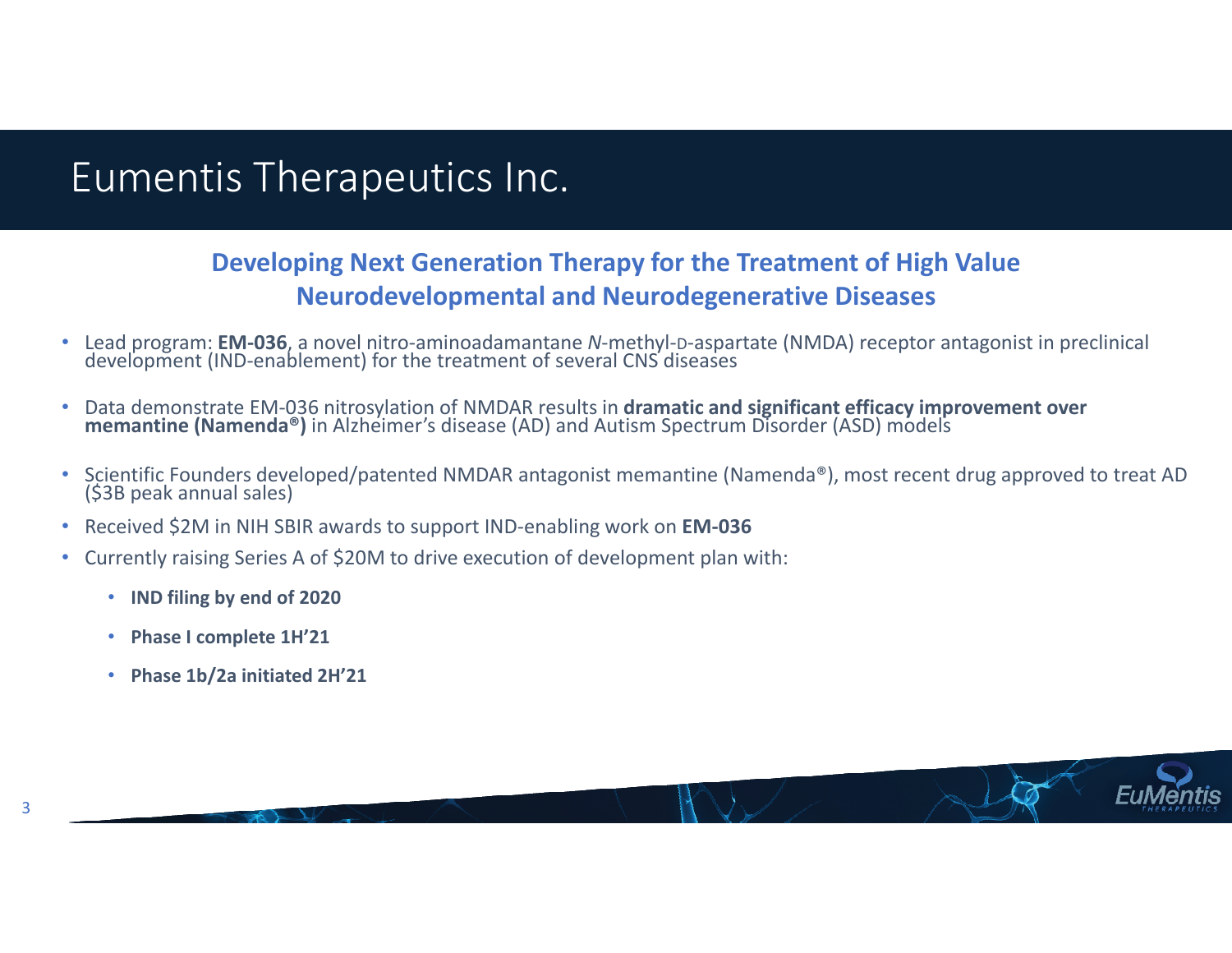## Key Items in Negotiating <sup>a</sup> Term Sheet

- Valuation- Market vs NPV
- Board control- How many seats, who, representing who?
- Amount of Financing‐ Max/Min
- •Option pool‐ How much? premoney vs postmoney
- Cap Table-

4

- Closing Dates- Initial, Final
- Liquidation preference- no more than 1X
- Dividend‐ 7‐8%
- Automatic Conversion of preferred stock-trigger
- Anti-dilution protection
- Drag-along rights >60% of preferred
- $\bullet$ • ROFR- maintains investor prorata shares and right to purchase shares for sale by founder
- $\bullet$ • Restrictive Covenants- company M&A, security sale, board composition, option pool, dividend, articles of incorp articles of incorp